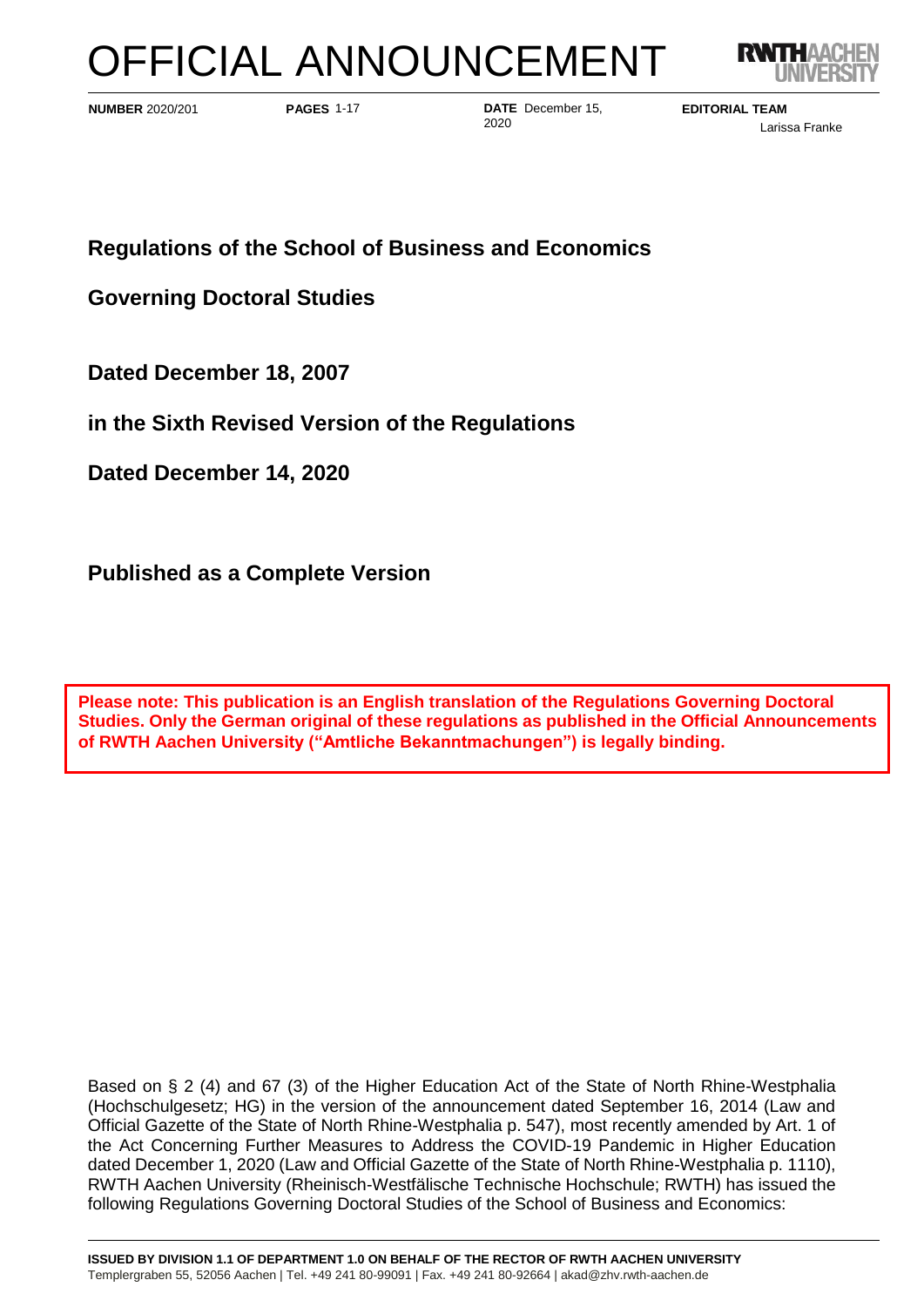# **Contents**

# **I General**

- § 1 Right to Award Doctorates
- § 2 Doctoral Committee
- § 3 Doctoral Commission
- § 4 Reviewers
- § 5 Dissertation
- § 6 Grading of the Doctoral Examination
- § 7 Doctoral Degree Requirements

# **II Admission to the Doctoral Program**

- § 8 General Admission Requirements
- § 9 Admission to the Doctoral Program Based on a Degree Awarded by an International University
- § 10 Center for Doctoral Studies
- § 11 Application for Assessment of the Admission Requirements
- § 11a Data Collection, Processing, and Transfer

# **III Doctoral Examination Process**

- § 12 Application for Admission to the Doctoral Examination
- § 13 Initiation of the Doctoral Examination Process
- § 14 Examination of the Dissertation
- § 15 Revision of the Dissertation
- § 16 Oral Examination
- § 17 Publication of the Dissertation
- § 17a Joint Doctorate
- § 18 Doctoral Certificate
- § 19 Honorary Doctorate and Renewal of the Doctoral Certificate
- § 20 Revocation of the Doctoral Degree
- § 21 Viewing of Examination Records
- § 22 Entry Into Force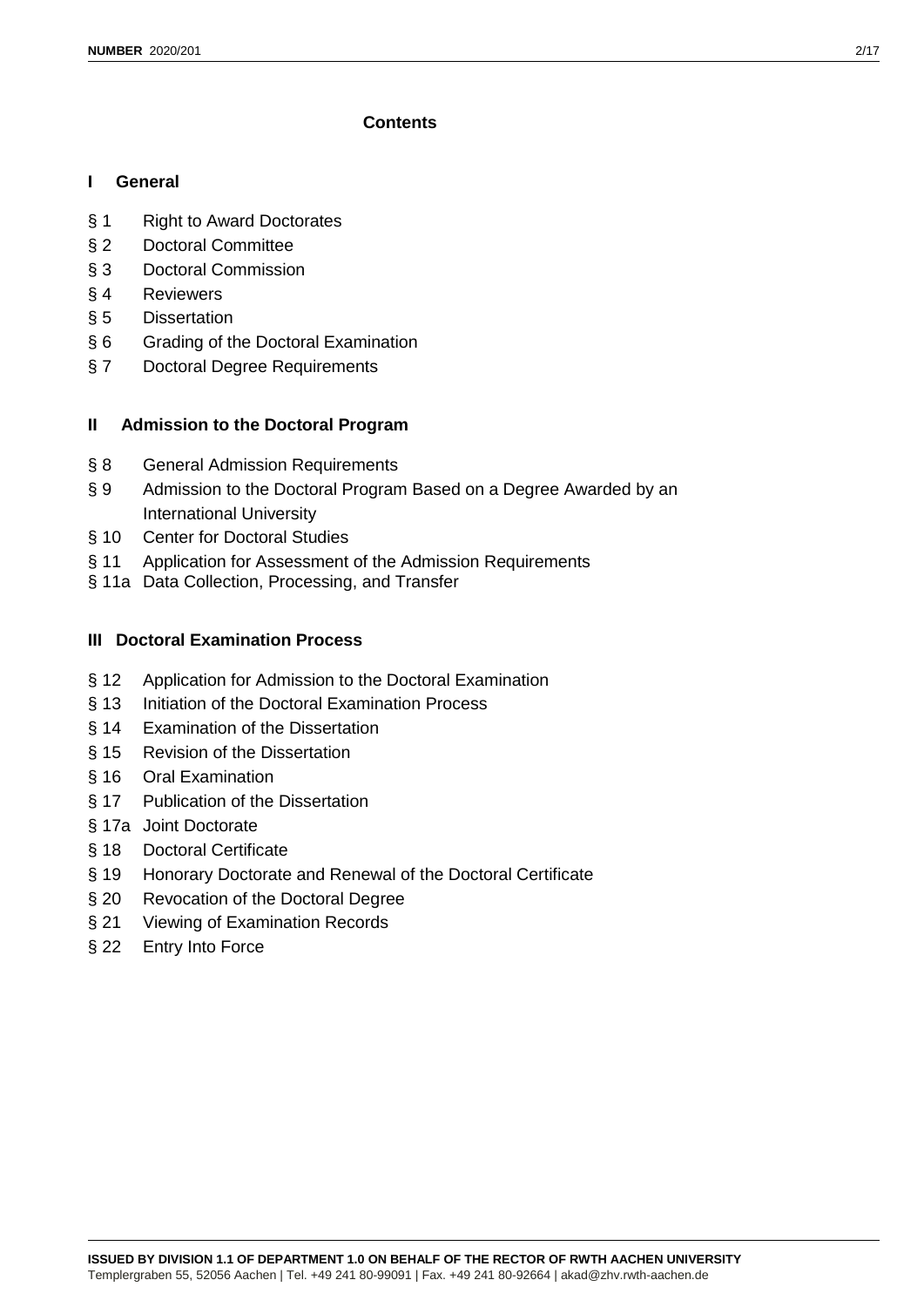## **I. General**

## **§ 1 Right to Award Doctorates**

- (1) The School of Business and Economics at RWTH Aachen University has the right to award doctorates.
- (2) The doctorate establishes the candidate's ability to undertake independent academic work that exceeds the general objective of the degree program. The ability is determined based on a thesis (dissertation) of high quality demonstrating an advancement of the state of scientific knowledge and an oral examination (defense). The doctoral degree is awarded upon successful completion of the doctoral program.
- (3) The School of Business and Economics awards the degree of Doctor of Economic and Social Sciences (Dr. rer. pol.).

## **§ 2 Doctoral Committee**

- (1) The School forms a doctoral committee, which is comprised of all members of the School Council as well as all instructors of the School. Members with a habilitation (postdoctoral teaching qualification) and honorary professors of the School who are not already members of the doctoral committee according to Sentence 2 are included with voting rights in doctoral examination processes where they are a reviewer or a member of the doctoral commission. The chairperson of the doctoral committee is the dean.
- (2) The doctoral committee shall decide on the implementation of the doctoral examination process as well as all questions concerning compliance with these regulations. In addition to the tasks expressly mentioned in these regulations, the doctoral committee shall perform the following tasks in particular:
	- 1. determining the doctoral requirements in accordance with § 8 through 10,
	- 2. accepting the doctoral candidates in accordance with § 11,
	- 3. initiating the doctoral examination process, including appointing the reviewers and the doctoral commission or not initiating the doctoral examination process,
	- 4. deciding on special cases during examination processes and appeals against decisions made by the doctoral commission.

The doctoral committee may delegate the ongoing affairs to its chairperson; this does not apply to the tasks mentioned in No. 4.

- (3) The doctoral committee meetings are not public. Committee members are sworn to secrecy.
- (4) The doctoral committee makes decisions with a simple majority. In the event of a tie, the chairperson's vote shall decide the matter. The doctoral committee has a quorum if more than half of its members, including the chairperson, are present. A record shall be kept of the doctoral committee meetings.
- (5) The doctoral committee's chairperson shall inform the candidate about any decisions relating to them by a written notification that includes information on legal remedies.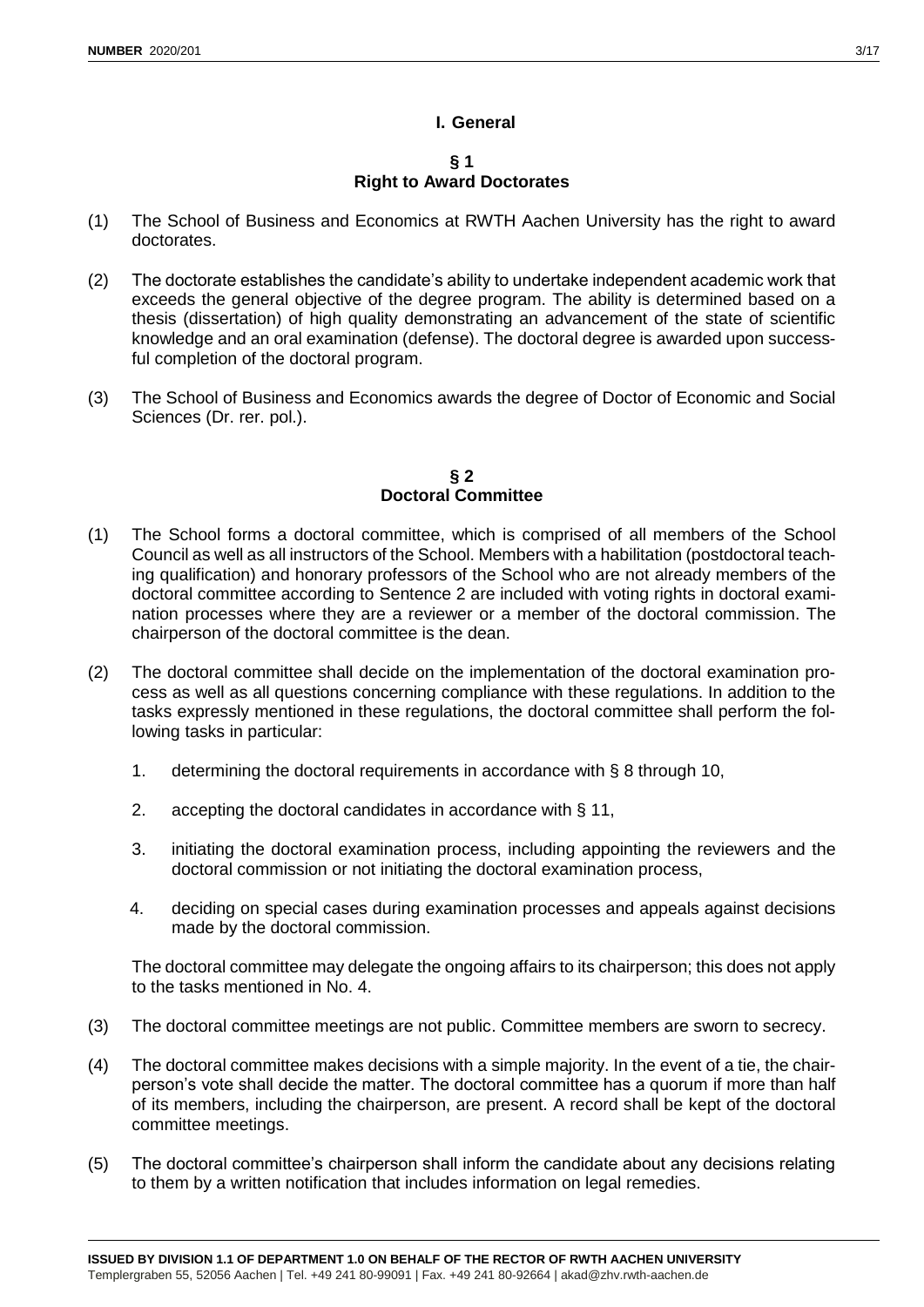## **§ 3 Doctoral Commission**

- (1) A doctoral commission is formed to carry out the doctoral examination process. It includes the reviewers and other members, totaling a minimum of four and a maximum of nine persons in accordance with Paragraphs 2 through 4. At least four of the members of the doctoral commission must be current members of the School of Business and Economics at RWTH Aachen University or have been members within the previous five years.
- (2) The doctoral committee appoints at least two and at the most seven other members. The other members should be university instructors in accordance with § 35 HG, professors relieved of teaching duties or retired, adjunct professors, honorary professors, or private lecturers (Privatdozenten) from the School of Business and Economics. For interdisciplinary dissertations, at least one representative of another faculty/school or university must be included as a member for the topic that is not covered by the School of Business and Economics.
- (3) Within the framework of the provisions of Paragraph 2, the candidate has the right to propose the other members of the doctoral commission in accordance with Paragraph 2. The candidate's proposals should be considered where possible. However, suggestions do not constitute a right.
- (4) In accordance with § 35 HG of the School of Business and Economics, any university instructor can be nominated at their own request as a member of the doctoral commission by the doctoral committee. This request must be submitted no later than the appeal deadline in accordance with § 14 (2). The final members of the doctoral commission must be appointed before the decision on the acceptance of the dissertation is made.
- (5) The doctoral committee shall appoint the chairperson of the doctoral commission. This individual may not be the reviewer.
- (6) The doctoral commission has a quorum if at least four members, including the chairperson and at least one reviewer, are present.
- (7) All members of the doctoral commission shall have voting rights. The doctoral commission makes decisions with a simple majority. In the event of a tie, the chairperson's vote shall decide the matter.
- (8) If a member appointed to the doctoral commission is not able to carry out the doctoral examination process (e.g. due to illness), the doctoral committee shall select a replacement member.

## **§ 4 Reviewers**

- (1) The doctoral committee shall appoint at least two reviewers for the examination of the dissertation, usually from the group of university instructors in accordance with § 35 HG, professors relieved of teaching duties or retired, adjunct professors, honorary professors, or private lecturers (Privatdozenten) from the School of Business and Economics at RWTH Aachen University. Junior professors may usually only be appointed as reviewers if they have completed their probationary period of three years.
- (2) One of the reviewers must be the supervisor of the dissertation  $(§ 5 (5)).$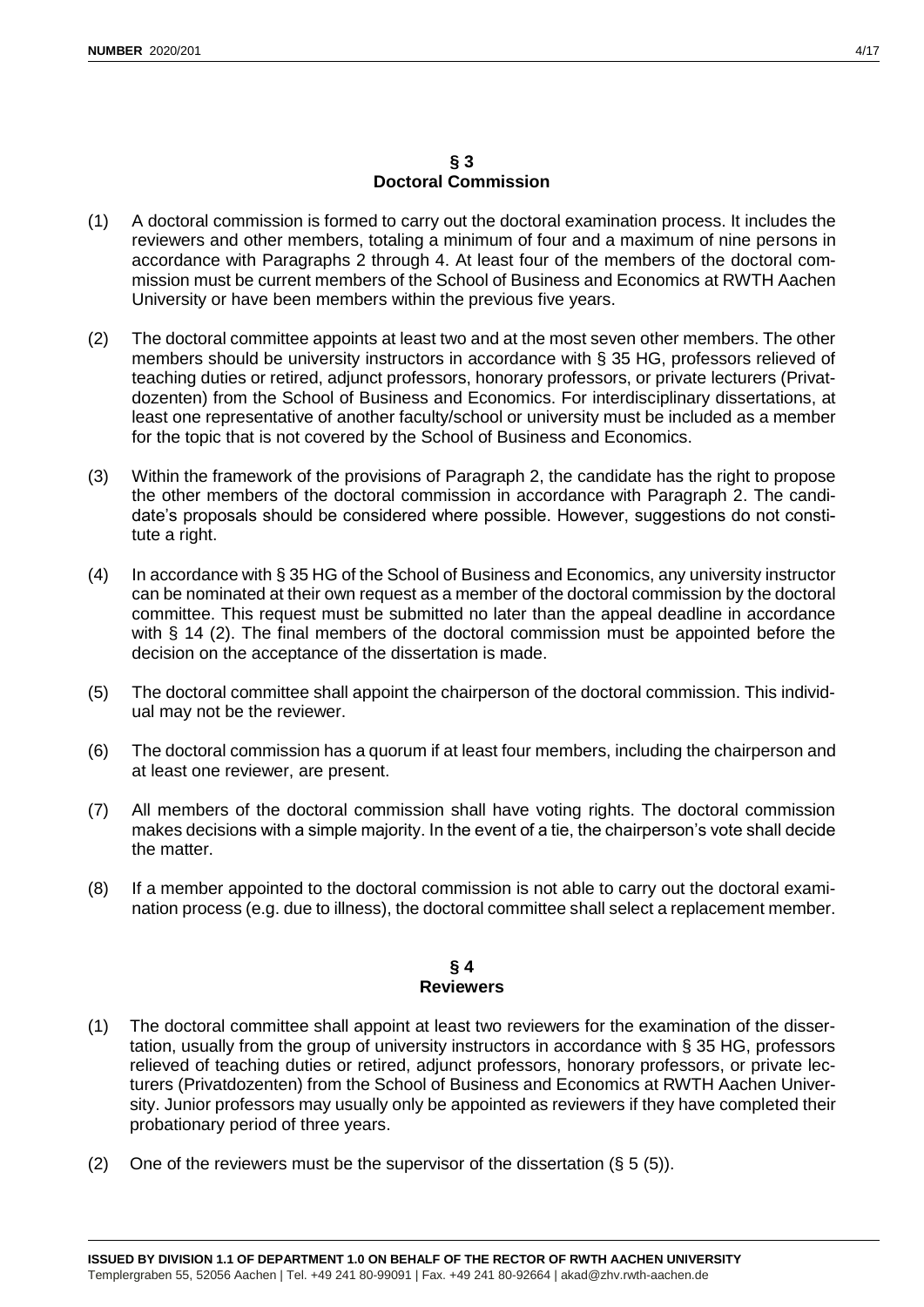- (3) In accordance with § 35 HG, reviewers can also be university instructors, adjunct professors, honorary professors, or private lecturers (Privatdozenten) employed at another German or international university or research institution.
- (4) Within the scope of a partnership with RWTH Aachen University, an instructor from a university of applied sciences can also be appointed as a reviewer. In accordance with § 36 (1) No. 4 HG, the reviewer must have completed a habilitation or an equivalent scientific qualification. The doctoral committee shall determine whether the requirement has been met. As part of this joint supervision, the scope and content of the studies that are considered suitable preparation for the doctorate are to be determined for the doctoral candidate together with the supervisor from the university of applied sciences, in accordance with § 67 (4) Sentence 1 No. 2 HG.
- (5) If the content of the presented dissertation also includes a discipline pertaining to another faculty/school, one or several university instructors, adjunct professors, private lecturers (Privatdozenten), or honorary professors from that faculty can be appointed as reviewers by the doctoral committee. The dean of the other faculty/school is to be informed of this.

## **§ 5 Dissertation**

- (1) The candidate is required to submit an academic thesis (dissertation) that they have written independently in German or English. Upon request, the doctoral committee may also permit a dissertation to be written in another language. In this case, the doctoral committee may request a certified translation of the binding text. The doctoral committee shall decide on whether to permit a dissertation written in a language other than German or English as part of assessing the doctoral application. After the oral examination has been passed, the doctoral committee shall decide whether a dissertation submitted in a language other than German or English is to be published in that language or as a German translation.
- (2) At least three current scientific papers can also be submitted as a dissertation if the results of these papers comply with the overall requirements for dissertations, the results are not too far apart, and the results are inherently related to science. The submitted papers must be prefaced with a general introduction on the state of the relevant research, the research questions pursued, the main results, and the reception of the research contribution by the scientific community. The candidate should be the sole author of all the scientific papers; the supervisor of the dissertation does not count as a contributing author. If the candidate is not the sole author, the exact contribution of the candidate is to be described in the introduction so that the ability to perform independent scientific work can be confirmed.
- (3) The dissertation must predominantly focus on the scientific fields of the School of Business and Economics.
- (4) Work submitted for previous qualifications may not be used for the dissertation.
- (5) The dissertation must have been produced under academic guidance of a university instructor in accordance with §35 HG, a professor relieved of teaching or duties or retired, an adjunct professor, an honorary professor, or a private lecturer (Privatdozent) from RWTH Aachen University. They are required to ensure appropriate academic supervision during the doctoral examination process. The willingness to accept this responsibility is usually confirmed by entering into a supervision agreement according to the valid version of the RWTH Aachen University template.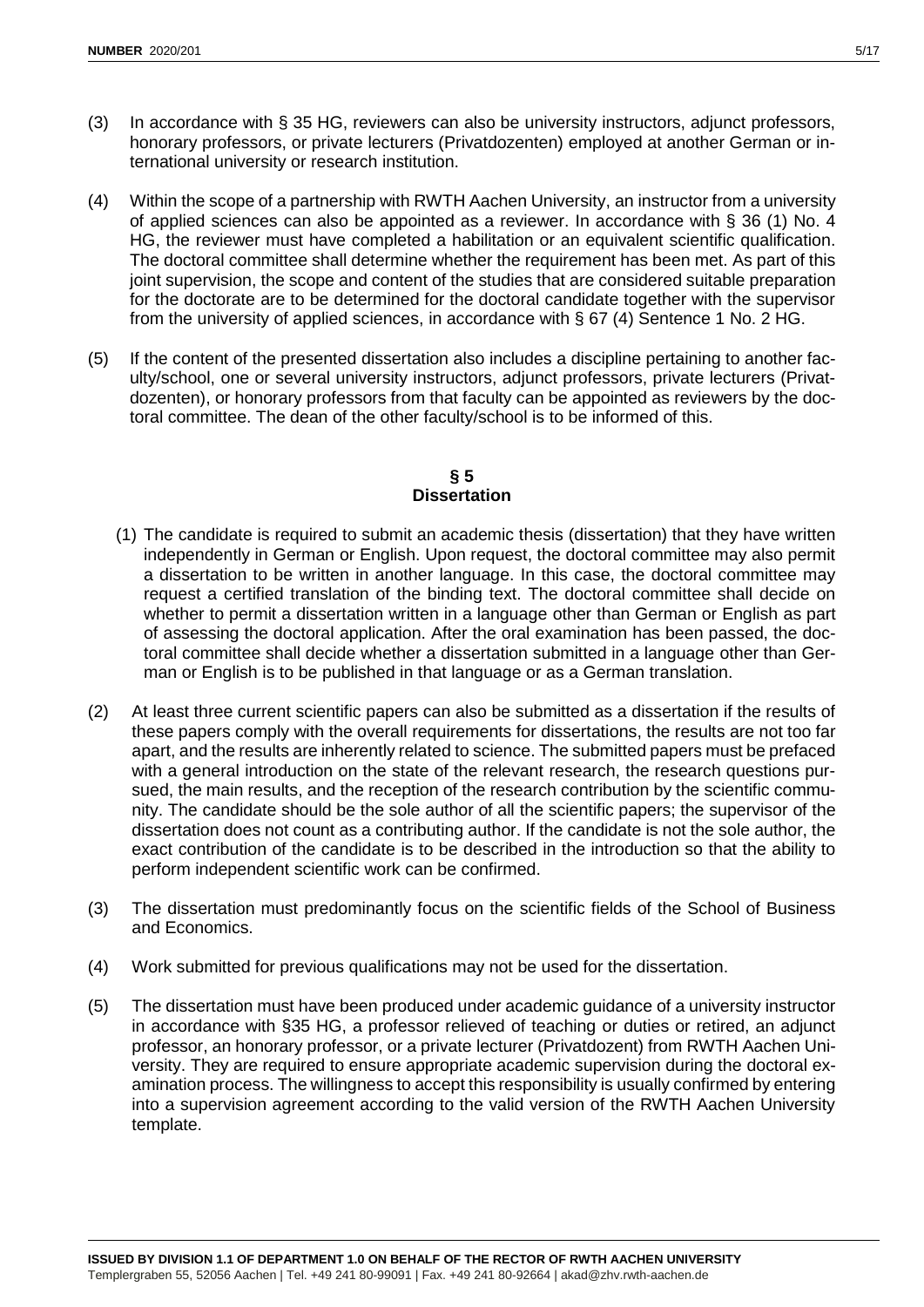- (1) If the dissertation is rejected or if the candidate fails the repeat oral examination  $(§ 16 (7))$ , the dean shall inform the candidate that they have not passed the doctoral examination and will state the reasons for this.
- (2) If the doctoral examination is not passed, the dissertation cannot be presented again for the purposes of a doctorate, including to another faculty/school.
- (3) The candidate shall only be given one final attempt at the same or another faculty/school and no earlier than one year after the rejection has been announced. A new dissertation is to be presented.
- (4) Copies of the dissertation in which objections or other comments have been included and, at the very least, one copy shall remain with the School.
- (5) If the candidate passes the oral examination and the dissertation has been accepted, they pass the doctoral examination.
- (6) The doctoral commission shall determine an overall grade for the dissertation and the oral examination (defense) as

| "with distinction" | (summa cum laude), |
|--------------------|--------------------|
| "very good"        | (magna cum laude), |
| "good"             | (cum laude), or    |
| "sufficient"       | $(rite)$ .         |

(7) The candidate must be informed of the result immediately after the oral examination. The evaluation of the dissertation and the oral examination is to be completed no later than six months following the presentation of the dissertation.

# **§ 7 Doctoral Degree Requirements**

Doctoral degree requirements within the meaning of these regulations are:

- a. the dissertation,
- b. the oral examination (defense),
- c. the publication of the dissertation.

Once these doctoral degree requirements have been met, the doctorate can be declared completed by issuing a doctoral certificate.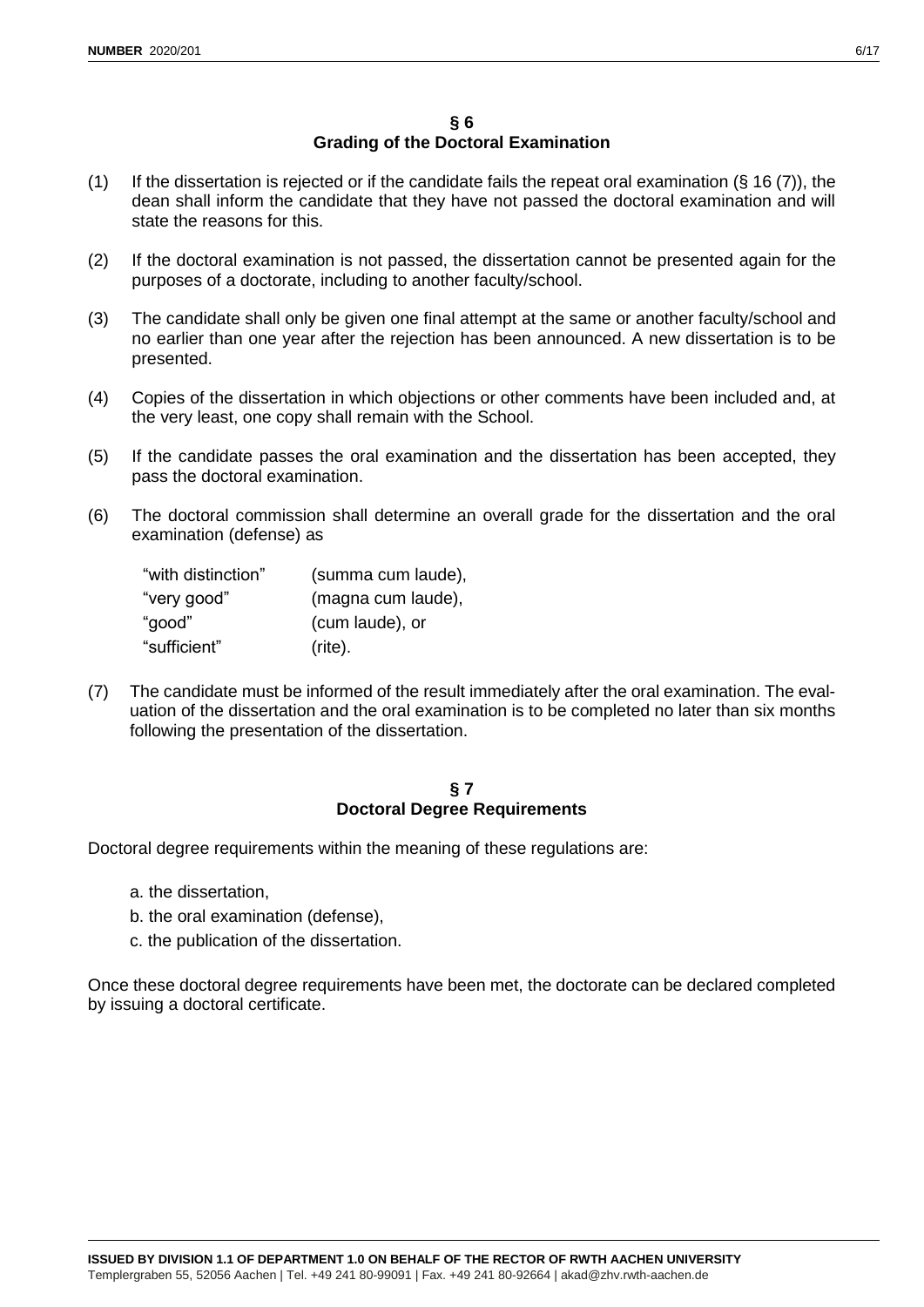# **II Admission to the Doctoral Program**

#### **§ 8 General Admission Requirements**

- (1) The doctoral examination process can commence if the candidate has obtained
	- a) a degree after relevant university studies with a standard study period of at least eight semesters for which a degree other than "Bachelor" is awarded, or
	- b) a degree after relevant university studies with a standard study period of at least six semesters and subsequent adequate courses in the doctoral subjects that prepare the candidates for the doctorate, or
	- c) a Master's degree within the meaning of  $\S$  61 (2) Sentence 2 HG,

and can demonstrate their suitability to undertake the independent scientific work necessary for a doctorate through their academic work and achievements.

- (2) The scope of courses and related assessment criteria considered suitable preparation for the doctorate according to Paragraph 1 Sentence b), and the number and type of certificates required, are determined by the doctoral committee or, in individual cases, after consultation with the candidate.
- (3) a) The prerequisite for the doctorate Dr. rer. pol. is, as a rule, a Diplom degree in economics, business administration, commercial instructor, industrial engineering, business informatics, a Magister degree in operations research, a Diplom degree acquired on the basis of additional studies in business administration, evidence of a completed Master's degree in accordance with § 61 (2) Sentence 2 HG of the discipline of business administration or industrial engineering, or a certificate acquired on the basis of an additional course of study in business administration.
	- b) Candidates who have successfully completed the additional course of study in economics of the School or the additional course of study in operations research of the School (whereby the Diplom thesis must not necessarily have already been completed) and candidates with the first state examination for the teacher training course of study for Gymnasium and Gesamtschule in business administration are also to be admitted, as are candidates who have completed a Master of Arts degree in which either business administration or economics was the major subject or both were minor subjects provided by the School of Business and Economics.
	- c) Other relevant academic degrees can be recognized as a prerequisite for the doctorate (Dr. rer. pol.); the doctoral committee decides on the recognition. Achievements and degrees can be recognized depending on the fulfillment of additional requirements, which the doctoral committee decides upon.
	- d) Candidates are to be admitted to doctoral studies upon application if they have been employed as research assistants at the School of Business and Economics for at least two years and have taken at least two courses with professors of the School of Business and Economics who teach subject areas to which the dissertation does not predominantly contribute.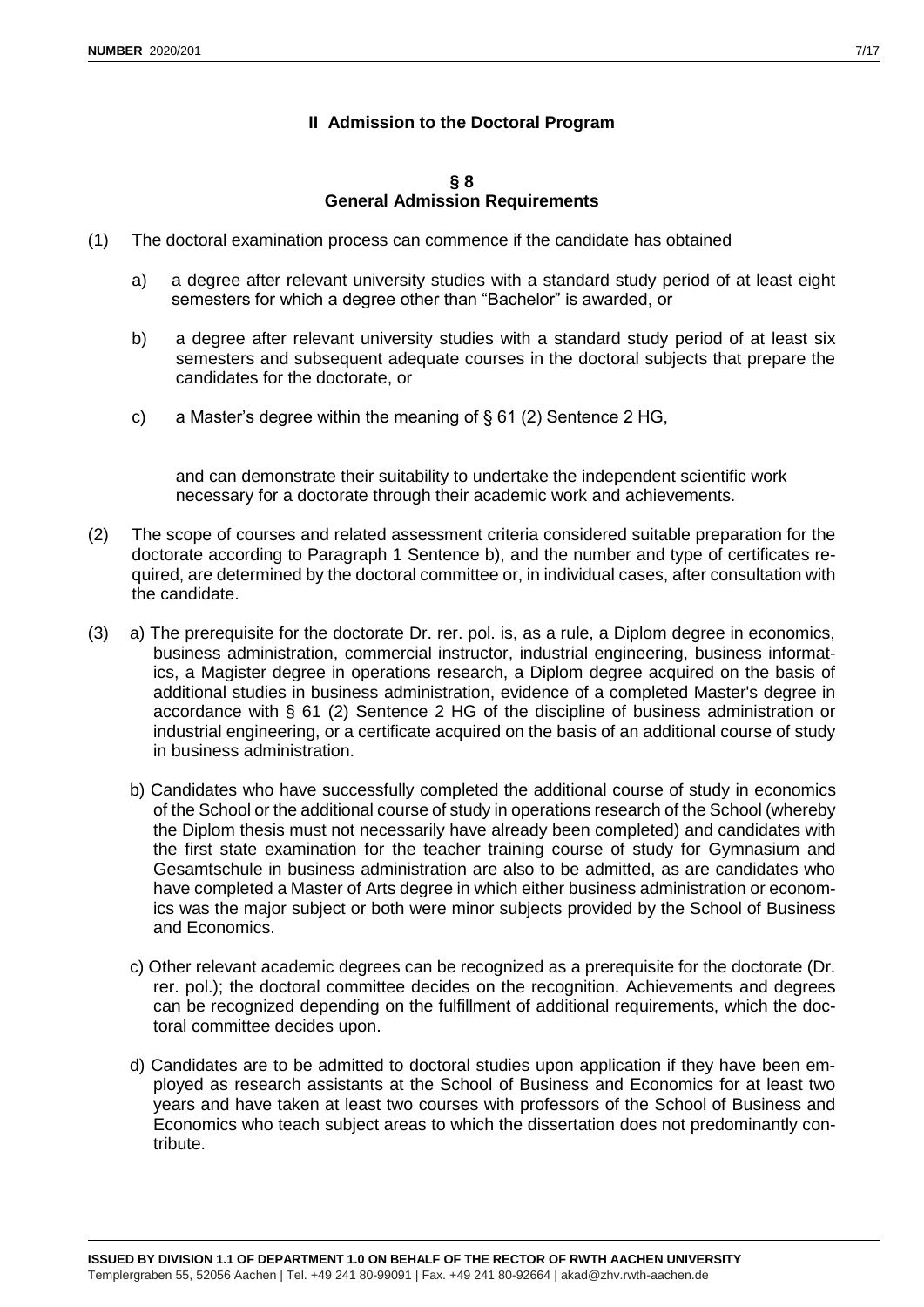(4) If a candidate shows exceptional scientific achievements, the doctoral committee may admit the candidate to the doctoral examination process at the request of three university instructors from the responsible faculty/school with a majority of two thirds of its members in accordance with the provisions of § 49 (11) HG.

#### **§ 9 Admission to Doctoral Studies Based on a Degree Awarded by an International University**

- (1) A general requirement for admission to doctoral studies is a professional qualification or another final examination to complete a relevant scientific course with a standard period of study of at least eight semesters including an academic final thesis integrated into the course awarded by a university outside Germany if the degree
	- 1. is to be considered equivalent to corresponding degrees that are awarded at German universities based on intergovernmental agreements,
	- 2. is to be considered a general requirement for admission to doctoral studies based on evaluations of the Central Office for Foreign Education at the Standing Conference of the Ministers of Education and Cultural Affairs (ständige Konferenz der Kultusminister) of the federal states or the German Rectors' Conference (Hochschulrektorenkonferenz),
	- 3. is to be considered equivalent to a relevant degree that can be awarded at RWTH Aachen University based on agreements with partner universities outside of Germany by RWTH Aachen University.
- (2) If none of the prerequisites listed under Paragraphs 1 No. 1 to 3 are met, the doctoral committee of the School of Business and Economics shall decide whether the candidate may be admitted. The committee shall first obtain the opinion of the School's examination board responsible for the degree program at RWTH that corresponds to the foreign degree program. Otherwise, in case of doubt of equivalency, the Central Office for Foreign Educational Systems can be consulted.
- (3) Within the scope of admission to the doctoral program based on a degree awarded by an international university, the doctoral committee may impose additional requirements that are related to the scientific field that is to be addressed in the dissertation.

## **§ 10 Center for Doctoral Studies**

- (1) In addition to the general admission requirements for the doctoral program, every candidate shall also acquire a subject-related qualification at RWTH Aachen University's Center for Doctoral Studies (CDS). This is intended to encourage the candidate's scientific independence and allow them to acquire additional key academic qualifications.
- (2) In individual cases, if the candidate already has these key qualifications, the doctoral committee may approve exceptions to participating in the CDS.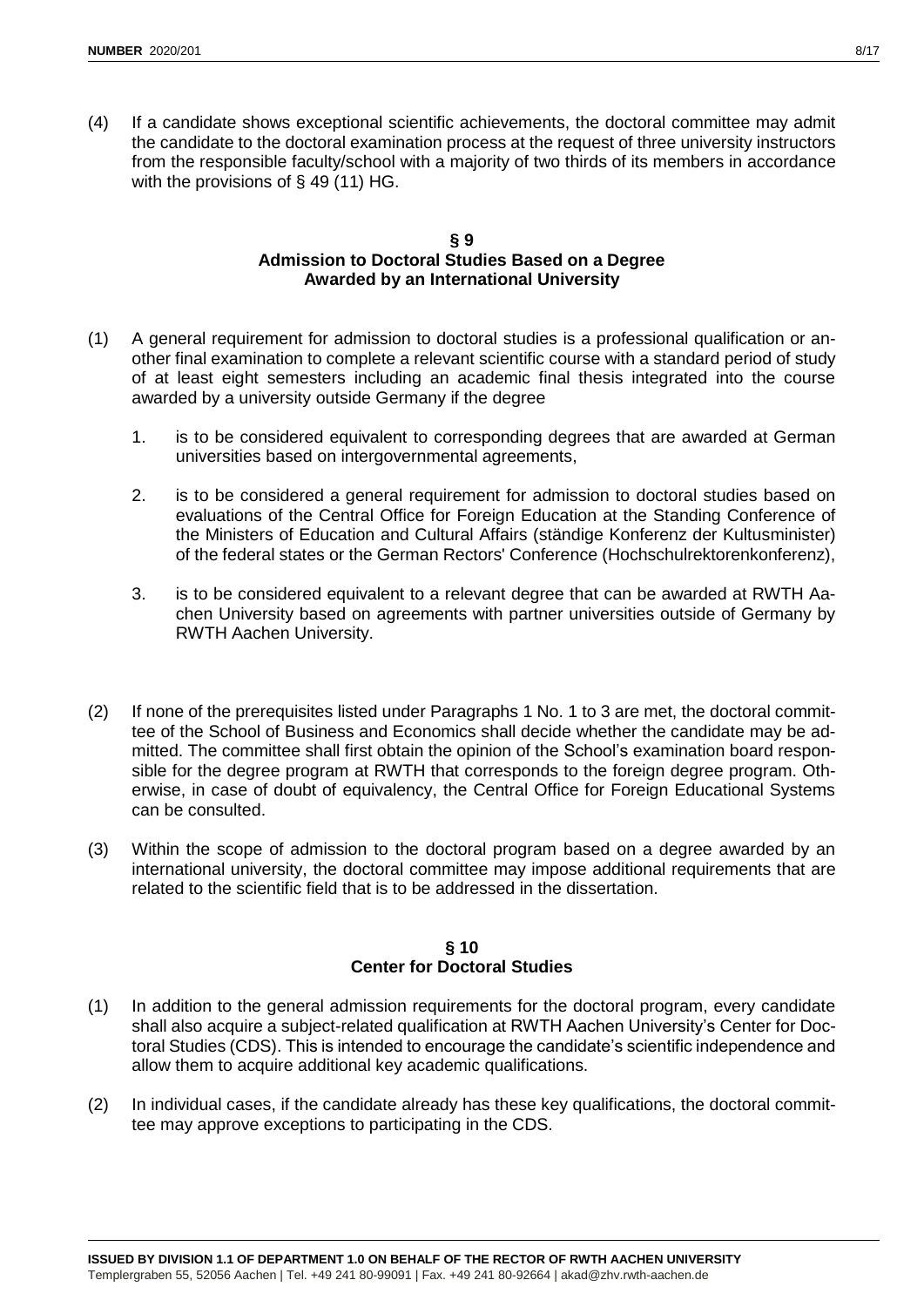# **§ 11**

# **Application for the Assessment of the Admission Requirements**

- (1) Every candidate who intends to undertake doctoral studies at the School of Business and Economics of RWTH Aachen University shall submit an application for assessment of the admission requirements. The application is not the same as the application for admission to the doctoral examination in accordance with § 12.
- (2) The application in Paragraph 1 shall be submitted in writing to the doctoral committee of the School. The following must be submitted together with the application:
	- a) the intended topic of the dissertation;
	- b) the letter of intent from a university instructor of the School which states their willingness to supervise the candidate with the dissertation and thus enter into a supervision agreement;
	- c) evidence that the admission requirements in accordance with § 8 through 10 have been met;
	- d) overview of the scientific career; including evidence about additional completed studies or exams as well as a declaration of any past unsuccessful doctoral examination processes;
	- e) a declaration that the candidate accepts these regulations.
- (3) The doctoral committee decides whether to accept or reject the doctoral candidate. Acceptance may be conditional on completing additional studies or examinations. The candidate shall be notified of the decision in writing. Decisions detrimental to the doctoral candidate on such objections must be substantiated and include information on legal remedies.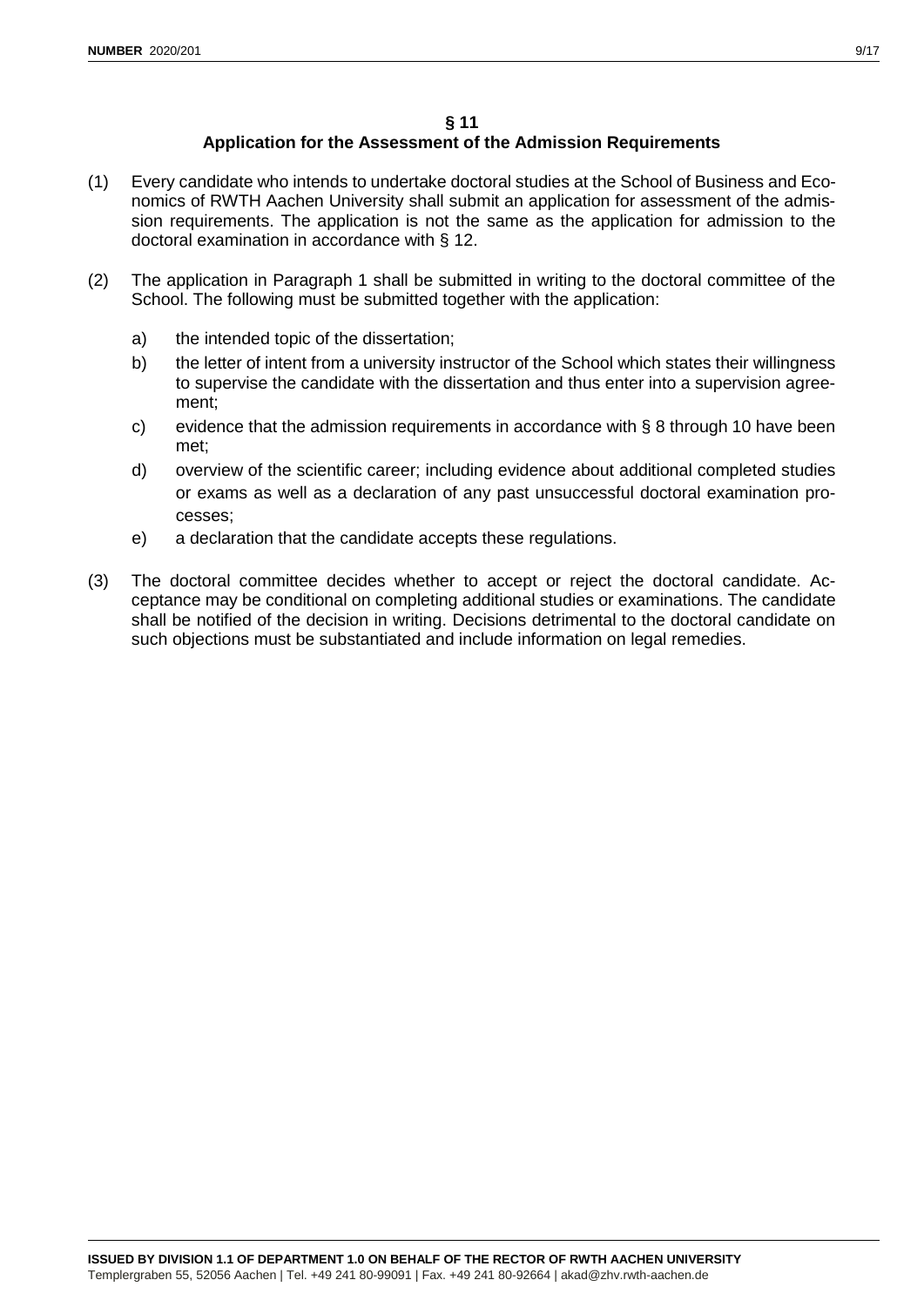## **§ 11a Data Collection, Processing, and Transfer**

In accordance with § 5 of the Act on Statistics for Higher Education (Hochschulstatistikgesetz – HSchStG), universities must collect personal data about those who have been admitted to doctoral studies in accordance with § 11 (3). The personal data of the doctoral candidates are automatically stored by the University and are processed by the IT Center as well as the Central University Administration in order to comply with legal requirements. The University will only transmit the data if this is necessary to comply with its legal duties or duties specified in its statutes. Data transfer to the Statistical Office of the State of North Rhine-Westphalia (IT NRW) concerns the data collection characteristics in accordance with § 3 (1), § 4, and § 5 (2) HSchStG.

# **III Doctoral Examination Process**

## **§ 12 Application for Admission to the Doctoral Examination**

- (1) The candidate's application for admission to the doctoral examination shall be submitted in writing to the doctoral committee of the School of Business and Economics.
- (2) The application must include:
	- 1. the pursued doctoral title,
	- 2. the title of the dissertation.
- (3) The following documents are to be submitted with the application:
	- 1. a CV in tabular form presenting the candidate's career and education, including, if applicable, a list of publications and presentations at conferences;
	- 2. the certificates and evidence required in accordance with §§ 8 to 10; if these are not already available;
	- 3. a Certificate of Good Conduct from the Federal Central Register of document type O. Presentation of the Certificate of Good Conduct is not required if the candidate works in the public or church service;
	- 4. a dissertation in accordance with § 5 (1) in three bound copies as well as an electronic version as a PDF;
	- 5. information on who was the main supervisor of the dissertation;
	- 6. an affidavit that the candidate has independently completed the dissertation and the contribution to the joint papers and has indicated any means of support used in the dissertation according to  $\S 5 (2)$ ,
	- 7. for joint papers according to § 5 (2), an affidavit stating the candidate's contribution to the respective paper and a declaration that any co-authors have agreed to the paper being submitted for the dissertation;
	- 8. an affidavit on whether the candidate has submitted doctoral applications in the past, including the result, stating the date, the German or international university, faculty/school as well as the topic of the dissertation;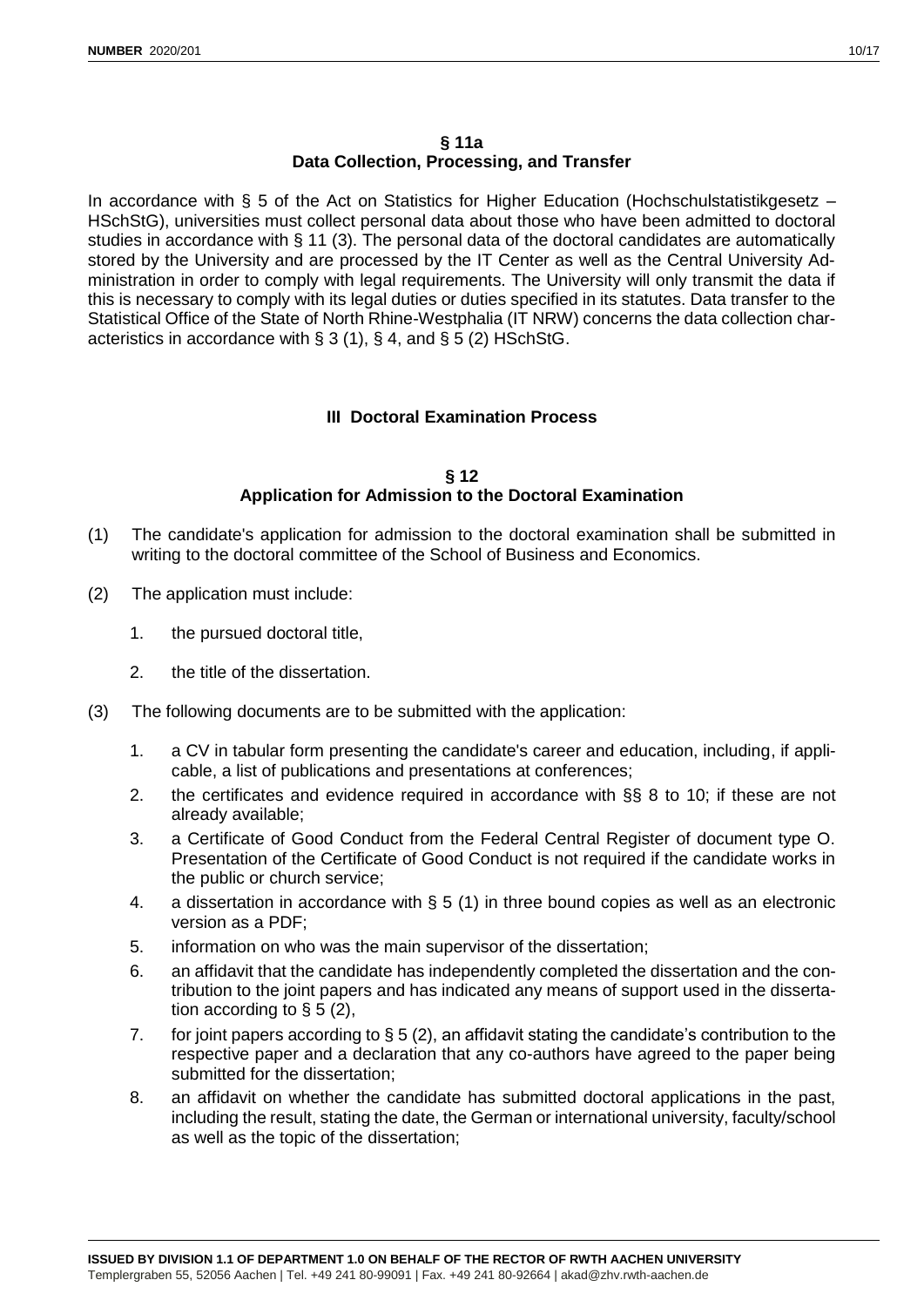- 9. a written declaration that the candidate has acknowledged and complied with the Guidelines and Procedures for Safeguarding Good Scientific Practice at RWTH Aachen University;
- 10. a brief summary of the dissertation of one to two printed pages;
- 11. confirmation of completion of a course on Safeguarding Good Scientific Practice at RWTH Aachen University or a corresponding course at another institution. The chairperson of the doctoral committee shall decide on whether completion of similar courses at other higher education institutions is recognized or whether any exceptions apply.
- (4) Candidates who intend to undertake doctoral studies with the School of Business and Economics at RWTH Aachen University must enclose with their application the written decision of the doctoral committee on their acceptance as a doctoral candidate according to § 11 (3) and, if applicable, confirmations that they fulfill the requirements, in addition to the documents mentioned in Paragraph 3.
- (5) If the dissertation was produced at an institution outside RWTH Aachen University, the candidate must submit a written declaration that the publication of the dissertation does not violate any existing trade secrets.
- (6) Candidates must submit certified copies of certificates. Certified translations of certificates not in German are to be included on request.

## **§ 13 Initiation of the Doctoral Examination Process**

- (1) In accordance with § 35 HG, the chairperson of the doctoral committee informs the university instructors and the members of the School who have a habilitation and the members of the School Council about the doctoral application and the intended reviewers according to § 4. The chairperson shall give them the opportunity to make a statement.
- (2) The doctoral committee initiates the doctoral examination process once a written application for its initiation and the documents to be submitted in accordance with § 12 have been received in full and the reviewers have declared that they are willing to provide an expert opinion. The process shall be initiated no later than four weeks after receipt of the application.
- (3) The reviewers and the doctoral commission are to be appointed upon initiation. The candidate shall be notified of the initiation immediately in writing, in which the names of the reviewers in accordance with § 4, the other members of the doctoral commission in accordance with § 3 (2), and the members of the doctoral commission appointed up to the time of the initiation of the process in accordance with § 3 (4) shall also be stated.
- (4) If the doctoral application and the submitted documents do not meet the requirements, the doctoral examination process shall not be initiated. If the doctoral committee rejects the initiation of the doctoral examination process, the candidate shall be informed by the doctoral committee's chairperson immediately in writing, stating the reasons for this decision along with information on legal remedies.
- (5) An application to initiate the doctoral examination process that has been submitted to the University can be withdrawn within a week of the announcement of the initiation of the doctoral examination process in accordance with Paragraph 2.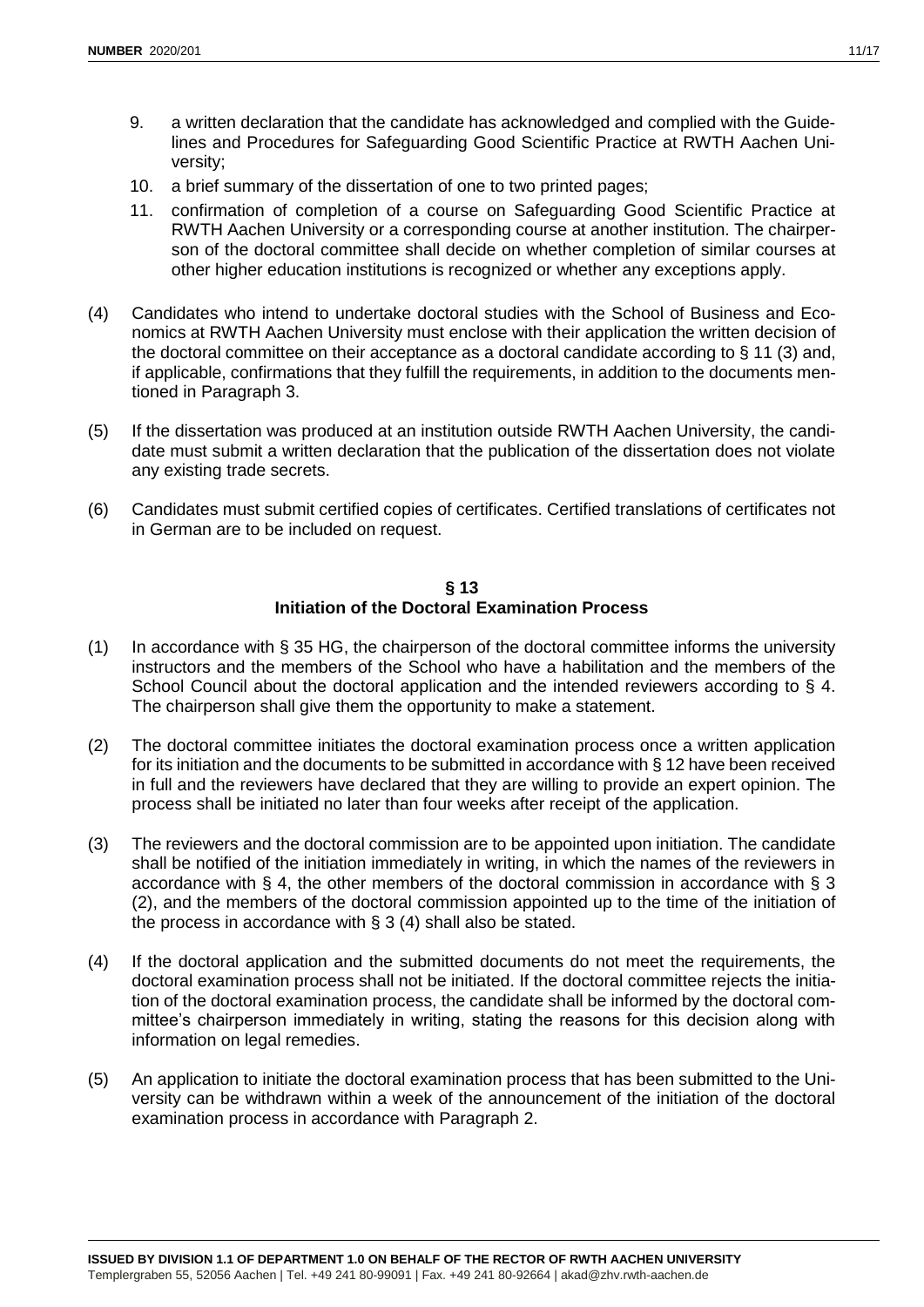## **§ 14 Evaluation of the Dissertation**

- (1) The reviewers evaluate the dissertation and report back to the School in separate written expert opinions, usually within three months. They can request that the dissertation either be accepted, rejected, or revised, or not even considered if they deem the School not to be the responsible authority. They must furthermore include the reasons justifying their recommendation. An expert opinion supporting the acceptance of the dissertation should include a recommended grade. The grading scale in § 6 (6) is to be applied for the grading; for a differentiated evaluation, the grades can be given the addition "plus" or "minus"; the evaluation "summa cum laude plus" or "rite minus" are not permitted. A dissertation awarded the grade "summa cum laude" must include results that are, in terms of their scientific quality and significance, on a par with those presented in a generally well respected journal. If a reviewer is not able to prepare their expert opinion within three months, the doctoral committee may appoint another reviewer.
- (2) Once the expert opinions have been received, the dean shall present the dissertation and the expert opinions to the School's instructors and the members of the School Council who have a doctorate degree to allow them to make a statement or, if necessary, submit a written objection. The dissertation and expert opinions shall be available for review for a period of two weeks during the lecture period or four weeks during the lecture-free period. The objection period expires at the end of the second working day following the end of the review period.
- (3) If the reviewers unanimously recommend the acceptance of the dissertation and no objection has been made, the dean shall determine that the dissertation is accepted. If the reviewers unanimously recommend the rejection of the dissertation and no objection has been made, the dean shall determine that the dissertation is rejected.
- (4) If the reviewers disagree on the acceptance of the dissertation or at least one of the reviewers recommends that the dissertation be revised or not considered and an objection has been submitted within the deadline, the dean shall present the dissertation to the doctoral commission. The commission shall discuss the submission within a reasonable period of time. It can recommend consulting further reviewers. If the reviewers disagree on the acceptance of the dissertation, at least one additional reviewer must be consulted before a decision is made by the doctoral commission. The doctoral commission recommends whether the dissertation is to be accepted, rejected, revised, or not to be considered, according to Paragraph 1. If the recommendation is made unanimously, the dean shall make the necessary determinations. Nonconsideration does not mean that the dissertation has been rejected.
- (5) If a unanimous recommendation in accordance with Paragraph 4 cannot be achieved, the dean shall present the dissertation together with the expert opinions, statements, and objections to the doctoral committee. Based on the recommendations, the committee shall make a decision immediately on the acceptance, rejection or revision of the dissertation, or non-consideration. Dissertation acceptance requires the submission of two supporting expert opinions.

## **§ 15 Revision of the Dissertation**

(1) In accordance with § 14 (4) and § 14 (5), the doctoral committee or the doctoral commission can ask the candidate to revise the dissertation once within a deadline, including information on legal remedies. The conditions for the revision are to be put on record and are to be communicated. The deadline can only be extended once. If the deadline is exceeded, the doctoral committee or the doctoral commission shall inform the dean. The dean shall determine that the dissertation is rejected.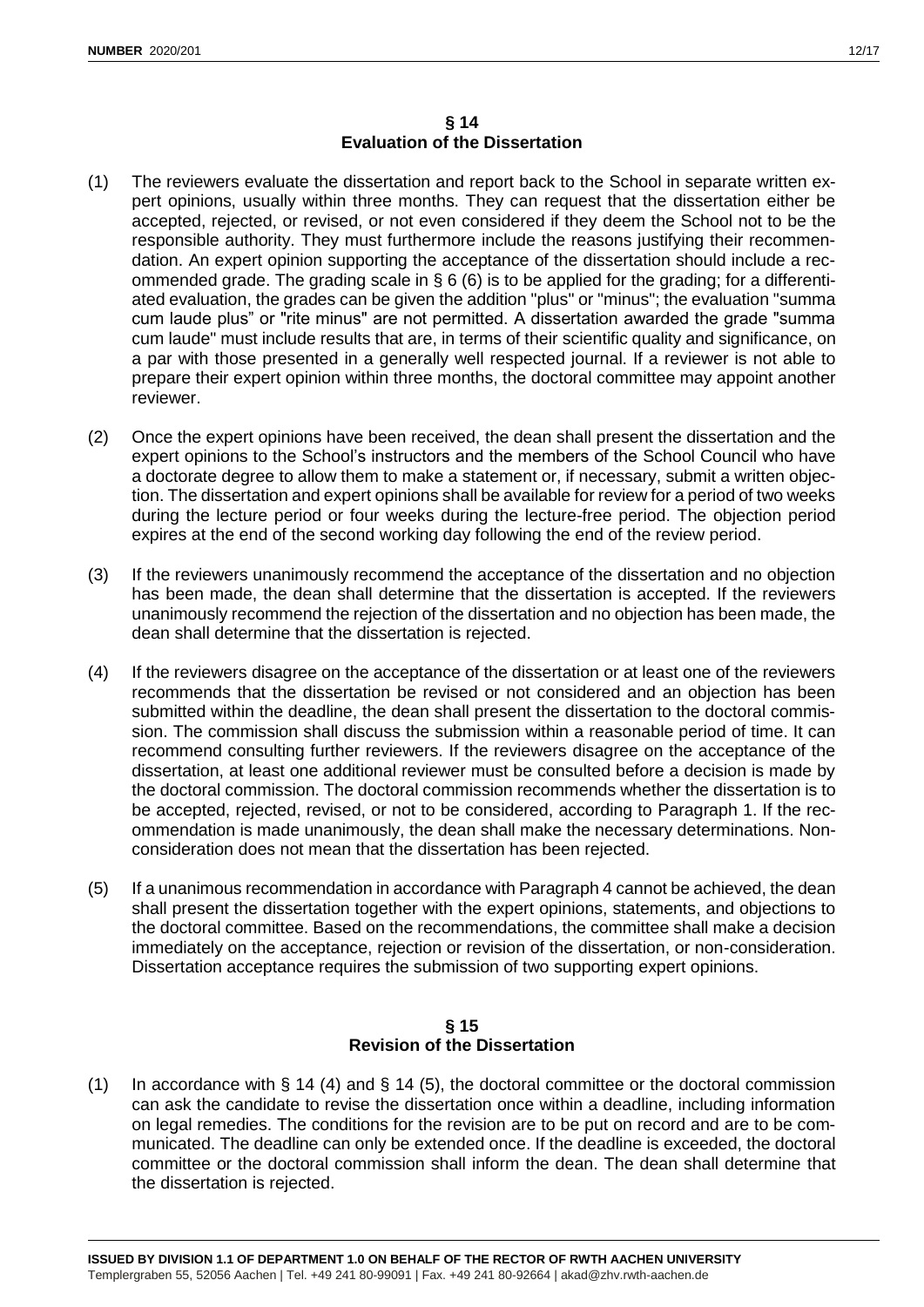(2) Once the dissertation has been revised within the deadline, it shall be reexamined in accordance with § 14. The expert opinion of the revised version must particularly address the question of whether the conditions in accordance with Paragraph 1 have been adequately met. The revised version of the dissertation may only be rejected if conditions have not been adequately met or if there are strong scientific objections to sections that were rephrased or newly added to the dissertation during the revision that make rejecting the dissertation necessary.

## **§ 16 Oral Examination/Defense**

- (1) Once the dissertation has been accepted, the dean will arrange an oral examination or defense. It is conducted by the doctoral commission in accordance with Paragraph 5.
- (2) The dean shall inform the university instructors of the School of Business and Economics, the rector, the other deans, the members of the doctoral commission, and the members of the School Council as well as the candidate of the time and place of the oral examination within a deadline of at least ten days. The time and place of the oral examination will also be announced on the department's notice boards or on the homepage of the Dean's Office.
- (3) The members of the doctoral committee have the right to take part in the oral examination as guests. Doctoral candidates who have started working on a dissertation topic are to be admitted as audience members, unless the candidate objects to this. Other guests may only be admitted by the chairperson of the doctoral committee with the candidate's consent.
- (4) Each candidate shall be examined individually. As a rule, the oral examination is conducted in German or English. At the candidate's request, it may also be conducted in another language, provided that the doctoral committee and all members of the doctoral commission agree.
- (5) The oral examination takes the form of a defense, which consists of a presentation by the candidate on the topic of their dissertation, immediately followed by a discussion of their presentation and dissertation. All members of the doctoral commission and the doctoral committee may participate in the discussion; other guests of the oral examination have no right to speak or to ask questions. The duration of the presentation should be no less than 30 minutes and no more than 45 minutes, while the duration of the subsequent discussion should not exceed 60 minutes.
- (6) The doctoral commission shall decide on the result immediately after the oral examination in a meeting not open to the public. The overall result of the doctoral examination is usually announced to the doctoral candidate following the consultation.
- (7) If the candidate fails the oral examination, it may only be repeated once and only at the same School. The candidate can enroll to repeat the examination no earlier than three months and no later than 18 months following the oral examination.

## **§ 17 Publication of the Dissertation**

(1) Once the candidate has passed the doctoral examination, they shall present the dissertation to the dean for the approval of the version intended for publication. The dean shall issue this approval in agreement with the reviewers once any additional requirements that may have been stipulated are met.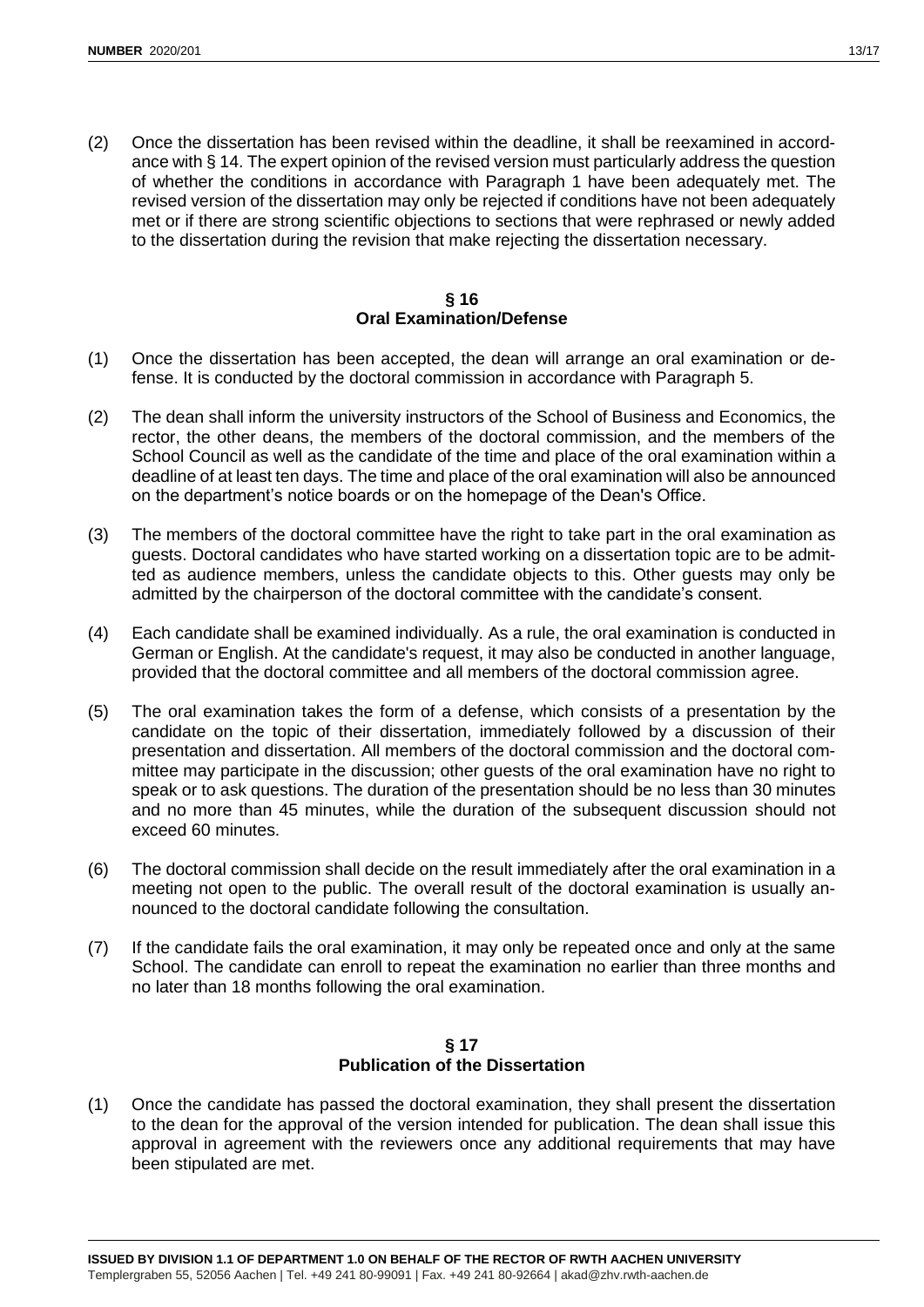- include a summary of their work of no more than one printed page and transfer the right to the University to publish this summary or offer it to a publisher or a database, and
- write the title and summary in two languages (usually in German and English).
- (3) The doctoral candidate is required to make their dissertation available in an appropriate manner to the scientific community by way of copying and distribution. This happens either by
	- a) submitting 2 deposit copies to the Dean's Office, one of which is an electronic version as a PDF, and 50 deposit copies to the University Library in the form of a book or photo print; or
	- b) publishing it in a scientific journal; in this case, it is necessary to submit 2 deposit copies to the Dean's Office, one of which is an electronic version as a PDF and 15 deposit copies to the University Library; it must also be stated, e.g. on the back of the title page, in which journal the dissertation is published (including the publisher and its location), all deposit copies must include the note "D 82 (Diss. RWTH Aachen University), [indicating the year of the oral examination], or
	- c) distribution in book stores by a commercial publisher with a minimum circulation of 150 copies; in this case, it is necessary to submit 2 deposit copies to the Dean's Office, one of which is an electronic version as a PDF, and 15 deposit copies to the University Library; it must also be stated, e.g. on the back of the title page, which publisher published the dissertation (including the publisher and its location), all deposit copies must include the note "D 82 (Diss. RWTH Aachen University), [indicating the year of the oral examination], or
	- d) submitting an electronic copy to the University Library, the data format and transfer of which is to be agreed with the University Library, together with a deposit copy. A further 2 deposit copies must be submitted to the Dean's Office, one of which is an electronic version as a PDF. An abstract in German and English is required for publication. The doctoral candidate shall transfer the right to publish the electronic version in data networks to the University Library, the DNB (German National Library) in Frankfurt/Leipzig and, if applicable, the German Research Foundation's Special Collection Library and confirms that the electronic version corresponds with the accepted dissertation. The University Library shall check the delivered version to ensure it is legible and meets the specified requirements. The submission of files that do not meet the specified file format and data carrier requirements shall not be considered a publication.

All deposit copies to be submitted must include a dedicated title page with the candidate's name; their CV or educational background may also be added. They must be printed on ageresistant, wood-free, and acid-free paper and permanently bound together. They must also be technically flawless. If it is determined that the copies do not meet these criteria, they shall be rejected. Rejected work shall be considered unpublished; the doctoral degree certificate shall therefore not be issued.

(4) The dissertation is to be published no later than one year after the oral examination. In justified exceptional cases, the dean may extend the deadline. If the candidate misses the deadline, all rights acquired with the examination shall expire.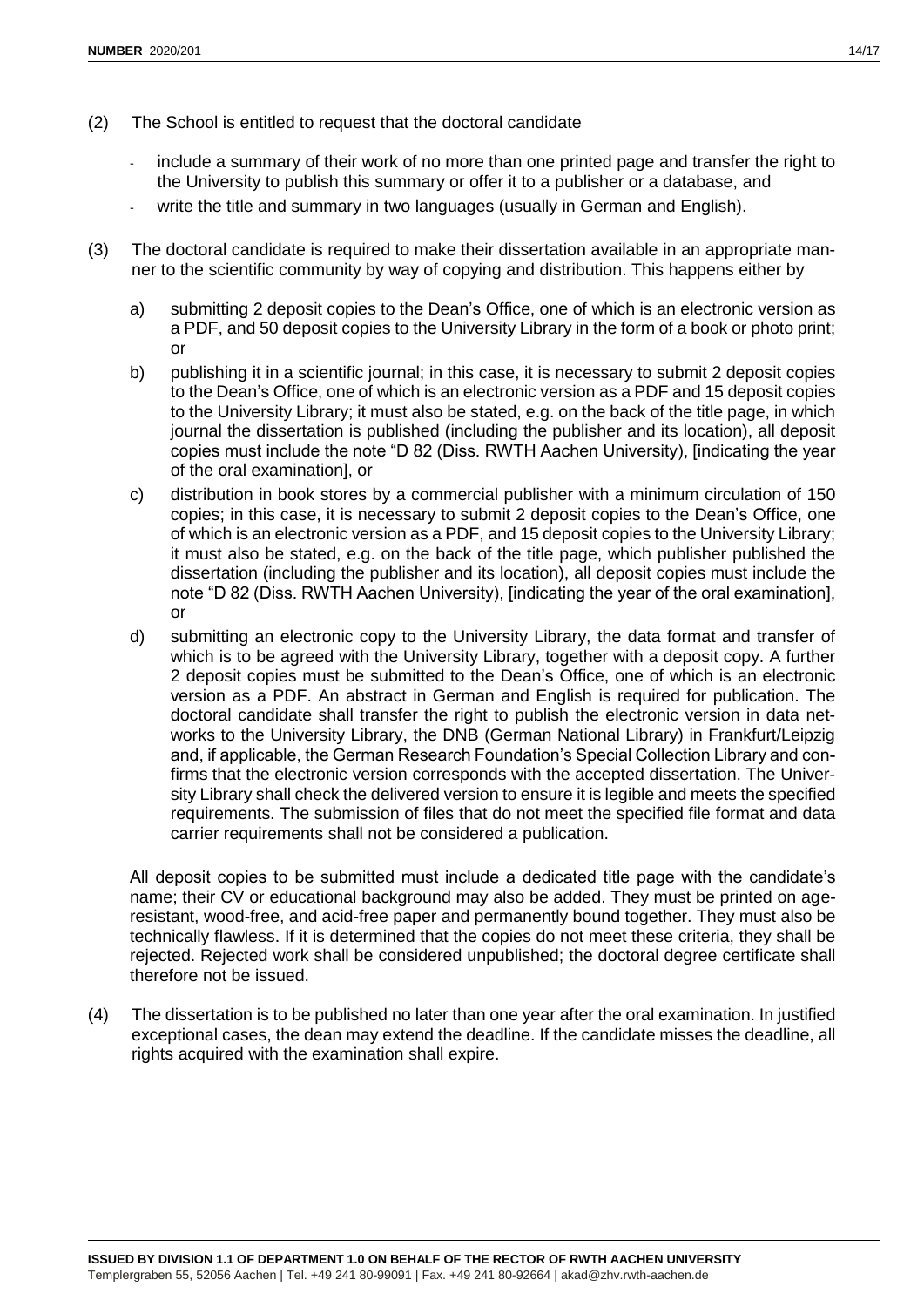- (1) A doctoral examination process jointly supervised with an international university (partner university) requires entering into an individual cooperation contract for the performance and supervision of the doctoral project and evaluation and assessment of the doctoral degree requirements.
- (2) The individual cooperation contract may stipulate that the involved universities must be represented equally on the doctoral commission.
- (3) After the doctoral examination process has been successfully completed, the School of Business and Economics shall award an academic degree in accordance with § 1 (3) and the partner university an academic degree in accordance with its applicable regulations. The academic titles of these degrees may not be used concurrently.

## **§ 18 Doctoral Degree Certificate**

- (1) After the dissertation has been published, a doctoral certificate is issued and signed personally by the rector and the dean. The doctoral degree certificate bears the date of submission of the deposit copies to the University Library. The reviewers who recommend acceptance of the dissertation are to be named on the doctoral certificate. The doctoral examination process is completed once the doctoral certificate has been issued. After receiving the doctoral certificate, the candidate has the right to carry the doctor title.
- (2) If the candidate has participated in courses by the Center for Doctoral Studies (CDS), they shall also receive a doctoral supplement documenting these achievements.

## **§ 19 Honorary Doctorate and Renewal of the Doctoral Certificate**

- (1) Upon request by the School of Business and Economics, the Senate may award the academic degree and title of an honorary doctor of economic and social sciences honoris causa (Dr. rer. pol. H.c.) to individuals who show extraordinary personal, scientific, technical, or artistic performances in a field in which the University specializes. They may not be members or associates of RWTH Aachen University.
- (2) The School may only submit honorary doctorate applications for the doctoral degrees that it is entitled to award. In preparation for this application, the School should obtain at least two external expert opinions. The School Council shall decide on the application to the Senate in two sessions. The application requires the support of two thirds of the members of the School Council.
- (3) The rector awards the honorary doctorate by presenting a doctoral certificate which commends the merits of the individual.
- (4) Doctoral graduates of RWTH who are distinguished for their scientific or practical professional work may be honored with the renewal of the doctoral certificate after 25 or 50 years or on extraordinary occasions. The School Council that represents the subject of the doctorate shall make the decision on awarding honorary doctorates.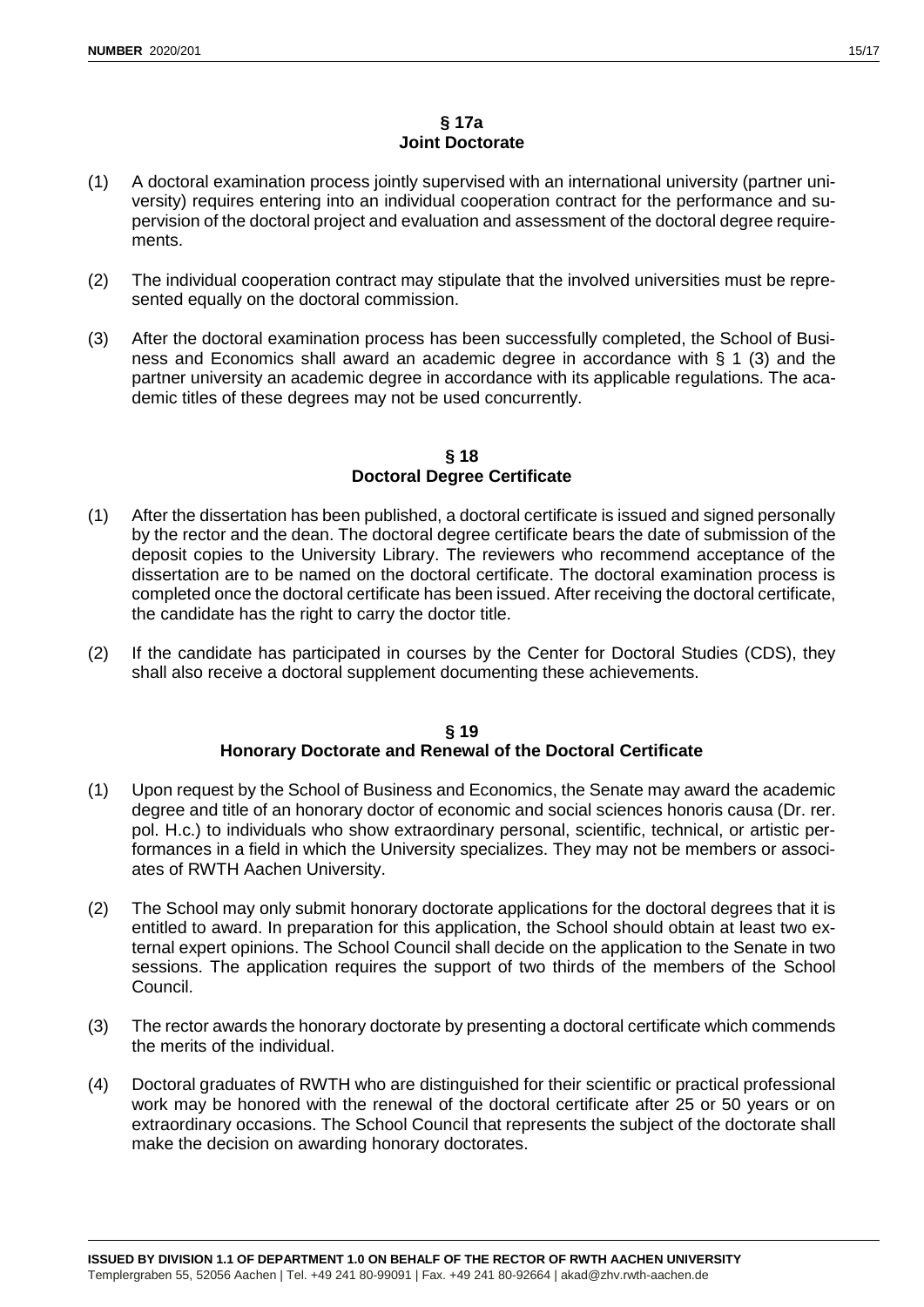## **§ 20 Revocation of the Doctoral Degree**

- (1) The doctoral degree may be revoked
	- a) if it transpires that it was achieved on the basis of false statements regarding significant requirements for admission to doctoral studies,
	- b) if it transpires that it was achieved using deception regarding the doctoral degree requirements,
	- c) if academic misconduct has been determined in relation to the dissertation, or
	- d) if the doctoral graduate has been sentenced to at least one year in prison after being found guilty of a deliberate crime.
- (2) If circumstances come to light that would justify the revocation of the doctoral degree in accordance with Paragraph 1, the doctoral graduate shall be consulted with regarding the accusations before the doctoral committee makes a decision. If an oral hearing is held, a record of the hearing is to be taken.
- (3) The doctoral committee shall communicate decisions detrimental to the doctoral candidate as well as the reasons for these decisions in writing and with information on legal remedies.
- (4) RWTH Aachen University shall inform all other German universities of the invalidity of the doctoral work or the revocation of the doctoral degree.
- (5) The provisions of Paragraphs 2 through 4 shall apply accordingly to the revocation of the degree and the title of an honorary doctor.
- (6) Following a decision in accordance with Paragraph 1, the doctoral degree certificate shall be revoked or invalidated in another way.

## **§ 21 Viewing of Examination Records**

After completing the oral examination, the candidate may submit a request to view their examination records. The application shall be submitted within a month of the announcement of the examination results. The chairperson of the doctoral committee shall determine the place and time to view the records.

## **§ 22 Entry Into Force**

- (1) These regulations shall be published in the official announcements of RWTH Aachen University and will enter into force on the day after publication.
- (2) Doctoral candidates who submitted their application for admission to the doctoral examination process in accordance with § 11 before the start of the 2021/2022 winter semester are exempt from the obligation to provide evidence in accordance with § 12 (3) No. 11.

Issued based on the resolution of the School Council dated November 25, 2020.